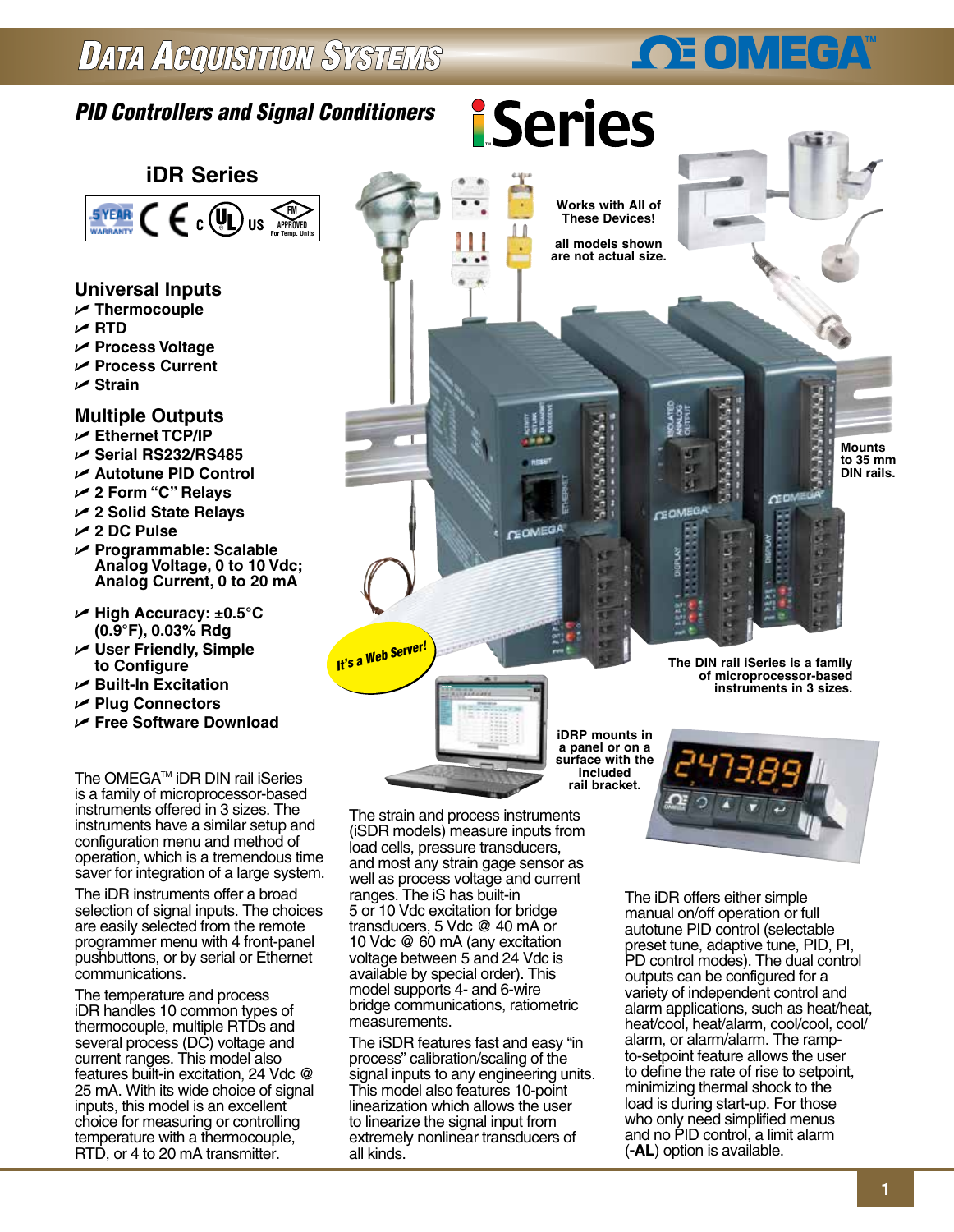# **DATA AGQUISITION SYSTEMS**

Users have a choice of 2 control or alarm outputs in almost any combination: solid state relays (SSRs) form "C" SPDT relays and pulsed 10 Vdc output for use with an external SSR.

The optional analog output can be programmed within a range of 0 to 10 Vdc or 0 to 20 mA. It is selectable as either a control output or as a calibrated retransmission of the process value—a unique feature among controllers.

The remote programmer/display can be programmed to change color at any setpoint or alarm point. For example, the instrument can be programmed to display the process value in **GREEN** during warm-up, in **AMBER** to signal the normal operating range, and in **RED** to signal an alarm condition.

Embedded Web Server option allows you to connect directly to an Ethernet network and transmit data in standard TCP/IP packets, or serve Web pages over a LAN or the Internet. With the serial communication option, the user can select from the pushbutton menu between RS232, RS422, and RS485, with straightforward ASCII commands.

### **Specifications**

### **Universal Temperature and Process Input Model (iDR)**

**Accuracy:**

±0.5°C temp; 0.03% rdg process **Resolution:** 1°/0.1°; 10 μV process

**Temperature Stability: RTD: 0.04°C/°C T/C @ 25°C (77°F):** 0.05°C/°C cold-junction compensation

**Process:** 50 ppm/°C **NMRR:** 60 dB

**CMRR:** 120 dB

**A/D Conversion:** Dual-slope **Reading Rate:** 3 samples per second

**Digital Filter:** Programmable

**Input Types:** Thermocouple, RTD, analog voltage, analog current **Thermocouple Lead Resistance:** 100 Ω max

**Thermocouple Type (ITS 90):** J, K, T, E, R, S, B, C, N, L **RTD Input (ITS 68):**

100/500/1000 Ω Pt sensor; 2-, 3- or 4-wire; 0.00385 or 0.00392 curve **Voltage Input:**

0 to 100 mV, 0 to 1 V, 0 to 10 Vdc **Input Impedance:** 10 MΩ for 100 mV, 1 MΩ for 1 or 10 Vdc

**Current Input:** 0 to 20 mA (5 Ω load) **Configuration:** Single-ended **Polarity:** Unipolar **Step Response:** 0.7 s for 99.9%

**Decimal Selection:** None, 0.1 for temperature; none, 0.1, 0.01 or 0.001 for process

**Setpoint Adjustment:** -1999 to 9999 counts

**Span Adjustment:** 0.001 to 9999 counts **Offset Adjustment:** -1999 to 9999 **Excitation:** 24 Vdc @ 25 mA (not available with "-DC", "-C24" or "-C4EIT" option)

#### **Universal Strain and Process Input Model (iSDR)**

**Accuracy:** 0.03% rdg **Resolution:** 10/1 μV **Temperature Stability:** 50 ppm/°C **NMRR:** 60 dB **CMRR:** 120 dB **A/D Conversion:** Dual-slope **Reading Rate:** 3 samples per second **Digital Filter:** Programmable

**Input Types:**

Analog voltage, analog current

**Voltage Input:** 0 to 100 mVdc, -100 mVdc to 1 Vdc, 0 to 10 Vdc **Input Impedance:** 10 MΩ for 100 mV;

1 MΩ for 1 or 10 Vdc

**Current Input:** 0 to 20 mA (5 Ω load)

**Linearization Points:** Up to 10 **Configuration:** Single-ended **Polarity:** Unipolar

**Step Response:** 0.7 s for 99.9%

**Decimal Selection:**

None, 0.1, 0.01 or 0.001 **Setpoint Adjustment:**

-1999 to 9999 counts

**Span Adjustment:** 0.001 to 9999 counts

**Offset Adjustment:** -1999 to 9999 **Excitation:** 5 Vdc @ 40 mA; 10 Vdc @ 60 mA (not available with

"-DC", "-C24" or "-C4EIT" option

#### **Control**

Action: Reverse (heat) or direct (cool) **Modes:** Time and amplitude proportional control modes; selectable manual or auto PID, proportional, proportional with integral, proportional with derivative with anti-reset windup and on/off

**Rate:** 0 to 399.9 seconds

**Reset:** 0 to 3999 seconds **Cycle Time:** 1 to 199 seconds;

set to 0 for on/off operation

**Gain:** 0.5 to 100% of span; setpoints 1 or 2 **Damping:** 0000 to 0008

**Soak:** 00.00 to 99.59 (HH:MM), or off

**Ramp to Setpoint:** 00.00 to 99.59 (HH:MM), or off **Autotune:**

Operator-initiated from front panel **Control Output 1 and 2**

**Relay:** 250 Vac or 30 Vdc @ 3 A (resistive load); configurable for on/off, PID and ramp and soak

**Output 1:** SPDT type, can be configured as alarm 1 output **Output 2:** SPDT type, can be configured as alarm 2 output

**SSR:** 20 to 265 Vac @ 0.05 to 0.5 A (resistive load); continuous

**DC Pulse:** Non-isolated; 10 Vdc @ 20 mA

**Analog Output (Output 1 Only):** Non-isolated, proportional 0 to 10 Vdc or 0 to 20 mA; 500  $\Omega$  max

**Analog Output (Optional Output 3):** Isolated, retransmission, 0 to 10 Vdc or 0 to 20 mA, 500  $\Omega$  max; accuracy is

1% of FS, for scaling gain from 0.03 to 100 mV per count. Isolation is 1000 Vdc; linearity is 0.2%

#### **Network and Communications Options (-C24, -C4EIT, -EIT)**

**Ethernet:** Standards compliance IEEE 802.3 10 Base-T

**Supported Protocols:** TCP/IP, ARP, HTTPGET

**RS232/RS422/RS485/MODBUS:**

Selectable from menu; both ASCII and MODBUS protocol selectable from menu. Programmable 300 to 19.2K baud; complete programmable setup capability; program to transmit current display, alarm status, min/max, actual measured input value and status.

**RS485:** Addressable from 0 to 199 Connection: Screw terminals

#### **Alarm 1 and 2 (Programmable)**

**Type:** Same as output 1 and 2 **Operation:** High/low, above/below, band, latch/unlatch, normally open/normally closed and process/deviation

**Analog Output (Programmable):**

Non-isolated, retransmission, 0 to 10 Vdc or 0 to 20 mA, 500  $\Omega$  max (output 1 only); accuracy is  $\pm 1\%$  of FS when the following conditions are satisfied: 1. Input is not scaled below 1% of input FS 2. Analog output is not scaled below 3% of output FS

#### **General**

**Line Voltage/Power:** 90 to 240 Vac ±10%, 50 to 400 Hz\*, 110 to 300 Vdc, equivalent voltage. *No CE compliance above 60 Hz.*

**Low-Voltage/Power Option:** 24 Vac\*\*; 12 to 36 Vdc; 20 to 36 Vdc for Ethernet and isolated analog output from qualified safety approved source

*\*\* Units can be powered safely with 24 Vac power, but no certification for CE/UL is claimed.*

#### **Insulation**

**Power to Input/Output:**

2300 Vac per 1-minute test 1500 Vac per 1-minute test (for low-voltage power option)

**Power to Relays/SSR Outputs:** 2300 Vac per 1-minute test

**Relays/SSR to Relay/SSR Outputs:** 2300 Vac per 1-minute test

**RS232/485 to Input/Outputs:** 500 Vac per 1-minute test

**Environmental Conditions:**

0 to 55°C (32 to 131°F) (0 to 50°C for UL), 90% RH (non-condensing)

#### **Approvals:**

UL, C-UL, CE per 2014/35/EU, FM (temperature units only)